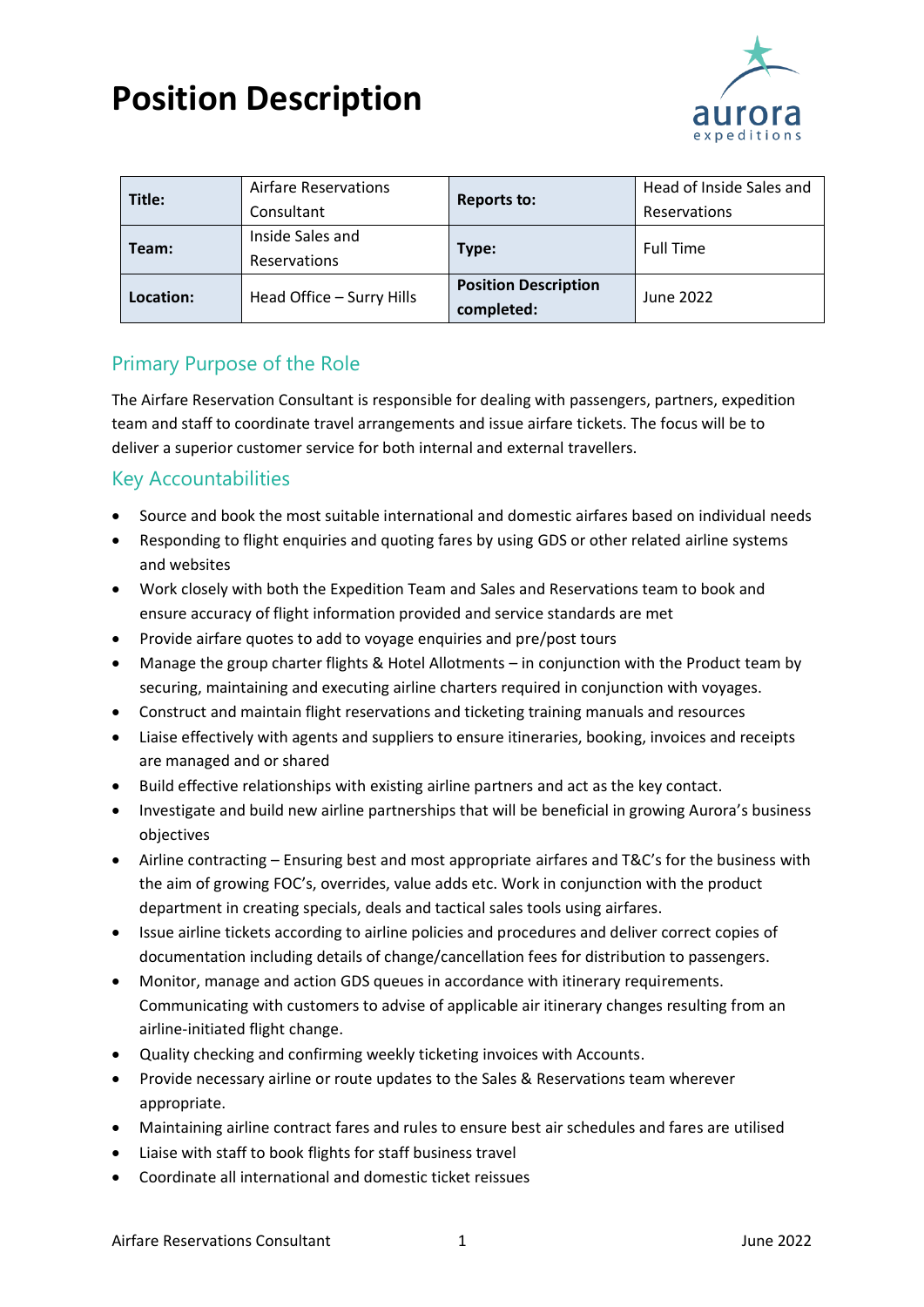## **Position Description**



- Participate and/or assist as necessary in out-of-hours work functions.
- Organise travel arrangements for passengers in emergency situations at times that may fall outside of the usual working hours, as required.
- Work with a 'continuous improvement' mindset: actively seek and implement process improvements.

#### Key Challenges

- Flexibility to work effectively with multiple customers across multiple time zones.
- Enjoy the challenge of difficult / interesting itineraries

#### Capabilities for the Role

| <b>Capability</b>              |                                                                                                                                                                                             |
|--------------------------------|---------------------------------------------------------------------------------------------------------------------------------------------------------------------------------------------|
| Communication                  | interpersonal and exceptional written<br>Superior<br>verbal<br>and<br>communication skills. Exceptional attention to detail and accuracy in<br>written communications.                      |
| Problem Solving                | An open mind, lots of curiosity and the ability to problem solve. Looks<br>for and implements solutions to complex challenges. Analytical skills,<br>with a proactive and positive attitude |
| <b>Time Management</b>         | Ability to manage multiple tasks and prioritise efficiently. Strong time<br>management skills are essential.                                                                                |
| <b>Relationship Management</b> | Great listening skills and team focused. Exceptional customer service<br>skills, with the ability to build rapport with all parties.                                                        |
| Adaptability                   | Adaptable and flexible with the ability to thrive in a fast-paced<br>environment with lots of variety. Willing to take on tasks outside the<br>key responsibilities, as required.           |

#### Experience and Qualifications

#### Essential

- 5+ years' experience in retail and/or wholesale travel sales/consultancy.
- Solid airfare and ticketing experience with the ability to book complex international itineraries.
- A good understanding of airfare construction and wholesale airfares
- Knowledge and experience in dealing with overseas tour operators.
- Ability to understand and develop quotes involving multiple foreign currencies.
- Solid product knowledge of international destinations, specifically those being offered by Aurora Expeditions.
- Expert knowledge of MS Office.
- Working knowledge of relevant tools and technologies, including but not limited to GDS (Galileo, Amadeus preferred) and Salesforce.
- Appreciation and respect of natural and cultural environments
- Demonstrated experience working well within a team environment.